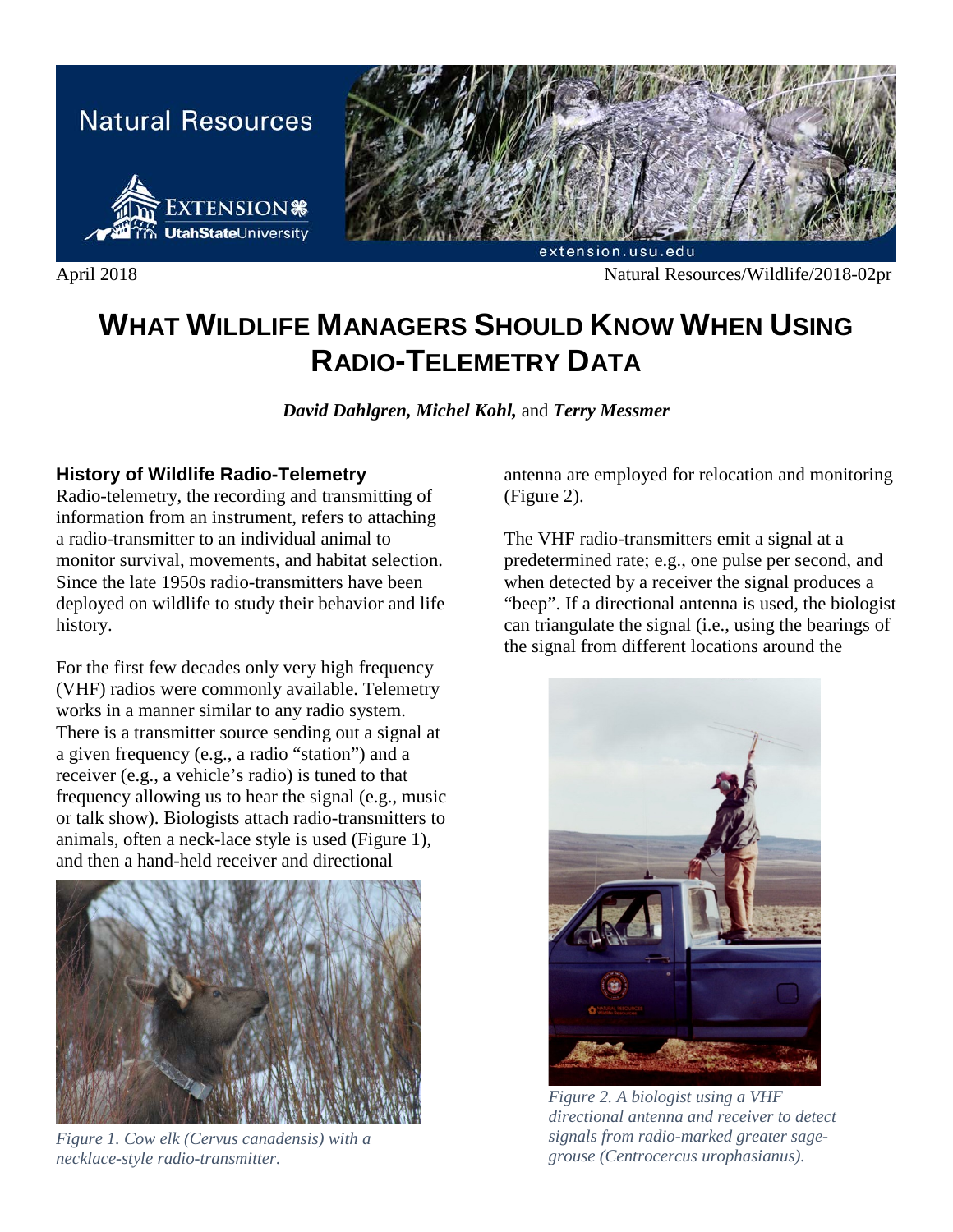animal to then estimate a location where the bearings intersect) or simply track down the radiotransmitter to get the animal's locations. Later, motion sensors were incorporated in radiotransmitters to detect mortalities. If the radiotransmitter did not move for a period of time, e.g., 8 hours, the signal rate would double. Thus, biologists were able to record the location of the marked animal (i.e., habitat selection), and determine if the animal was alive or dead (i.e., survival). However, the issue of "telemetry bias," has always been a concern and adds significant caution when interpreting telemetry-based data.

Telemetry bias is the bias associated with a radiomarked individual's location relative to the rest of the unmarked population. In other words, just because a radio-marked animal did not use a certain area does not mean that the area is not used by and important to the rest of the population. Telemetry bias is always a concern when researchers use telemetry information gathered from just a portion of individuals (i.e., a sample) in an entire population.

An understandable, but common, error is for a biologist to look at a map of telemetry locations and delineate areas used by radio-marked birds as important habitat and unused areas as less important. This is an example of how telemetry bias could erroneously influence management decisions. Before making a management decision, managers must first try to understand what the majority (i.e., unmarked individuals) of the population is doing and this requires using models to interpret the data. Much of what we now know about wildlife species has come from the use of VHF radio-telemetry. However, since the 1990s, with the advent and increased availability of global positioning system (GPS) technology, biologists have developed GPS radio-transmitters that can be attached to individual animals and record multiple locations daily with much less labor cost per location than using VHF technology. This also allows for monitoring animals at night or when they are in inaccessible areas. In other words, the biologist does not need to be near the animal to record its location.

The weight of the radio and its impact on the animal has always been a concern to biologists, especially for those studying birds (Fair et al. 2010). However, as GPS technology advanced the

instrumentation became smaller and lighter. By the mid-2000s GPS radios became light enough to be attached to large birds and by the late 2000s researchers started radio-marking medium-sized birds, such as the greater sage-grouse (*Centrocercus urophasianus*; sage-grouse).

### **GPS Technology, Telemetry Bias, and Sage-Grouse**

In the past few years, the number of GPS radiotransmitters deployed on sage-grouse throughout their range, and specifically in Utah, has increased dramatically (Figure 3). Biologists using GPS radios are interested in gathering more locations over time from these marked individuals to improve management of the populations and habitat in their jurisdictions. However, although we are now collecting even more data from specific individuals using GPS radio-transmitters, the significant concern – "the effect of telemetry bias" – remains when using data collected from GPS radio-marked animals to manage wildlife.

Because all projects have limited resources, biologists mark a very small portion of the overall population when conducting wildlife radiotelemetry studies. In our experience, we generally radio-mark less than 2% or so of the population at any given time. This means that most (i.e., at least 98%) individuals in a population are not directly represented by the collected data. We cannot be sure of the location and habitat selection of the unmarked individuals. Thus, telemetry bias raises important questions about how well the entire population is represented by data when just a small portion of the population is radio-marked.



*Figure 3. Greater sage-grouse female with a rumpmounted solar-powered GPS radio on her back. (Photo credit: Kade Lazenby)*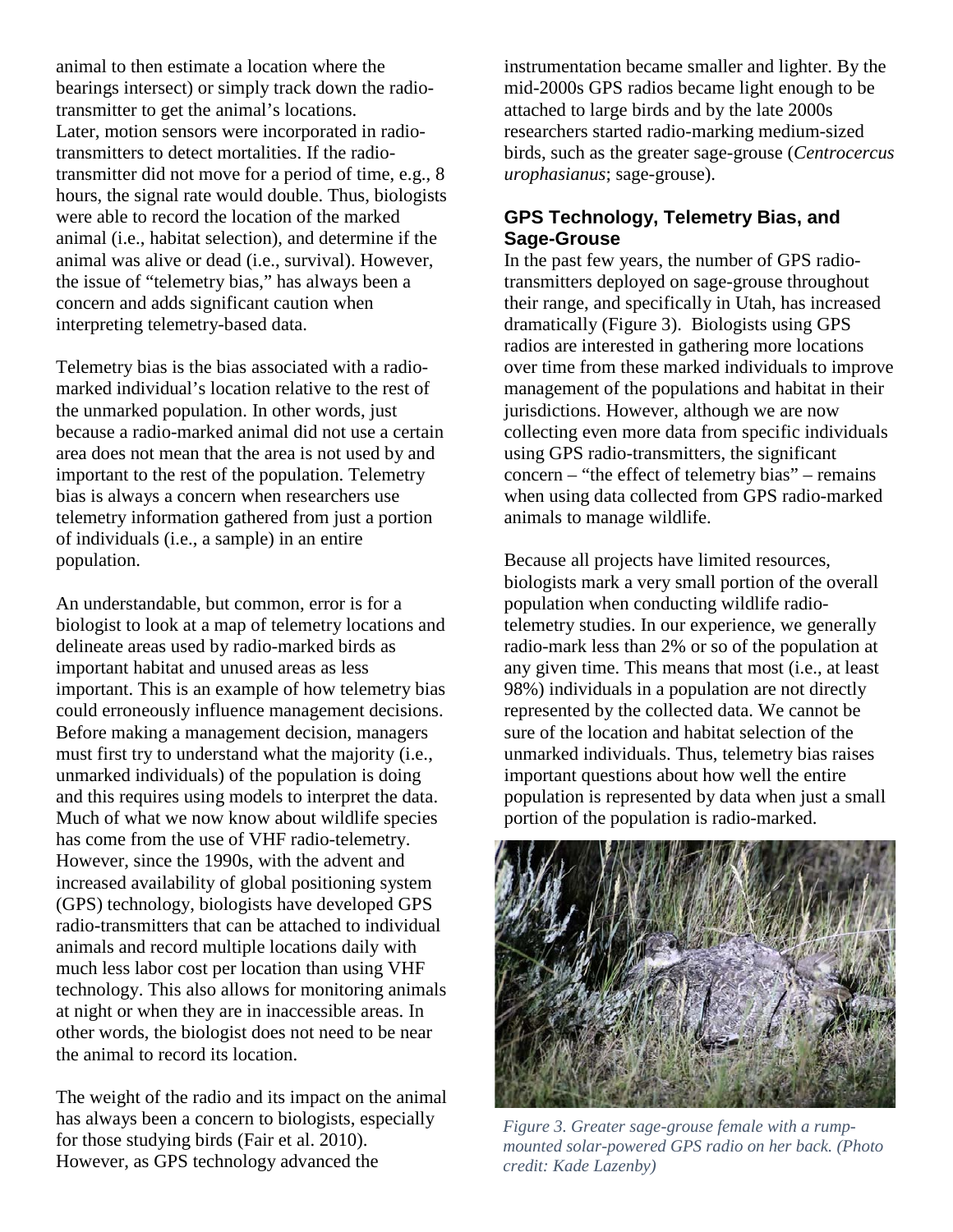As an example of the issue of telemetry bias, please consider our experience with radio-marked female sage-grouse on Parker Mountain, Utah (Figure 4). In this experiment, we were interested in learning how sage-grouse, specifically hens with broods, might respond to specific habitat treatments (e.g.,

Tebuthiuron, Dixie harrow, and Lawson Aerator). We captured and radio-marked female sage-grouse near our experimental plots and expected to evaluate which treatment type was best based on how radio-marked grouse used the habitat in the plots (Figure 4).



*Figure 4. Diagram representing the movements of radio-marked sage-grouse during a research study on Parker Mountain, Utah (Dahlgren et al. 2006).*

Experimental plots (100 ac) were designed and treatment types and control implemented in each plot. All radio-marked grouse either went around the experimental plots or skipped through them quickly (Figure 4). Based on the radio-marked birds, it seemed that grouse were avoiding the treatment areas altogether. However, by conducting pellet counts and bird dog flush counts we found many unmarked grouse using the treatment plots (Dahlgren et al. 2006). If we had only based our evaluation on the few radio-marked grouse we would have incorporated telemetry bias into our analysis and come to erroneous conclusions. As you can see from the diagram in Figure 4, if we based our assessment of treatment type on radiomarked birds alone we would have concluded that sage-grouse avoided our sagebrush treatments altogether. However, this was not the case. In fact, a significant number of unmarked sage-grouse regularly used the experimental plots (see Dahlgren et al. 2006). The relatively low percentage of radiomarked individuals in any given research project creates a strong possibility for this same kind of telemetry bias simply due to random chance, potentially leading to erroneous conclusions.

### **Using Marked Individuals to Represent the Population**

To fix the problem of telemetry bias, biologists have developed mathematical models to analyze telemetry data and make it representative of the overall population. For example, habitat selection models assume that radio-marked animals represent selection of habitat characteristics (e.g., vegetation type, canopy cover, and distance to features, etc.) made by the rest of the population and then apply those choices across a pre-defined landscape (e.g., parcel, management unit, or habitat patch). In essence, these models take the habitat characteristics known to be used by radio-marked individuals and then compares them to characteristics available at the broader landscape. The resulting differentiations (used vs. available) allow the model to predict, with probability values (i.e., values between 0 and 1), which habitat characteristics will be selected by the overall population. These models generally fall under the category of Resource Selection Functions or RSFs. The results of these models are often displayed in a heat map (Figure 5).